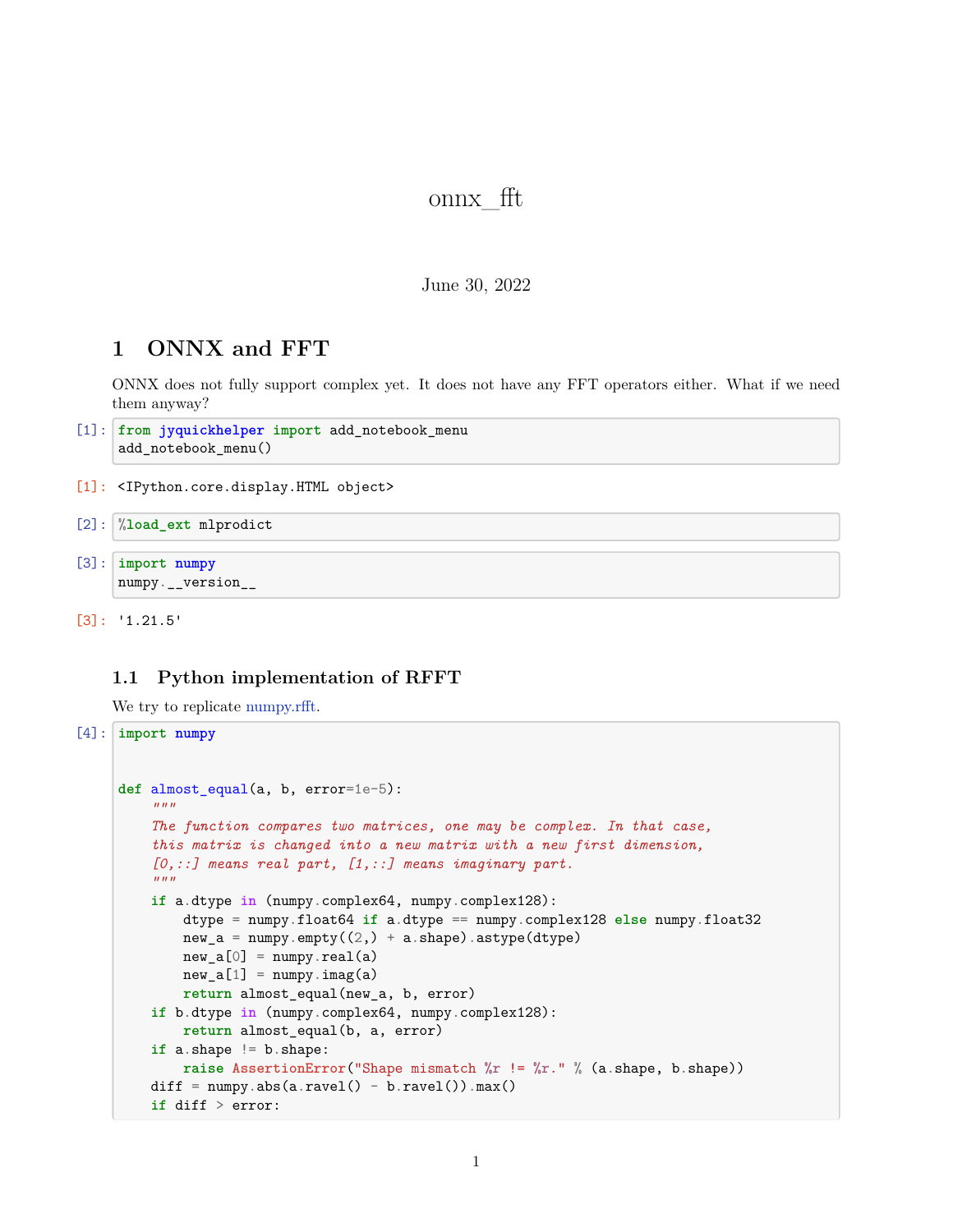```
raise AssertionError("Mismatch max diff=%r > %r." % (diff, error))
     def dft_real_cst(N, fft_length):
         n = \text{numpy}.\text{arange}(N)k = n.reshape((N, 1)).astype(numpy.float64)M = \text{numpy}.\text{exp}(-2j * \text{numpy}.\text{pi} * k * n / \text{fft\_length})both = numpy .empty((2,) + M.shape)both[0, :, :] = numpy.read(M)both[1, :, :] = numpy.inag(M)return both
     def dft_real(x, fft_length=None, transpose=True):
         if len(x.shape) == 1:
             x = x.\text{reshape}((1, -1))N = 1else:
             N = x. shape [0]C = x.shape[-1] if transpose else x.shape[-2]
         if fft_length is None:
             fft\_length = x.shape[-1]size = fft_length // 2 + 1cst = dft_real_cst(C, fft_length)
         if transpose:
             x = \text{numpy.transpose}(x, (1, 0))a = cst[:, : , :fft length]b = x[:fft length]
             res = \text{number}.\text{matmul}(a, b)res = res[:, : size, :]return numpy.transpose(res, (0, 2, 1))
         else:
             a = \text{cst}:, :, :fft length]
             b = x[:fft\_length]return numpy.matmul(a, b)
     rnd = numpy.random.randn(5, 7).astype(numpy.float32)
     fft_np = numpy.fit.rfft(rnd)fft\_cus = dt\_real(rnd)fft_np
[4]: array([[-0.33227623+0.j , -1.53729601-0.93413037j,4.47973719+2.89019374j, 1.36392938-2.59133368j],
             [0.07591467+0.j, 0.51947711+0.624144j-2.48242622-1.56579382j, -0.98728199+2.81434946j],
            [-0.55875075 + 0. j \qquad , \ -0.83228203 + 2.25251549j,0.48281369+2.69338405j, -0.86559293+0.08437194j],
```

```
[1.06276855+0.j , 3.07258661-2.71505518j,
-0.82579331-1.91852778j, 4.10811113-0.46836687j]])
```
 $[0.26185111+0.$ j,  $-1.18143684+1.73623491$ j, 0.96002386+0.39340971j, 3.53861562-1.32858241j],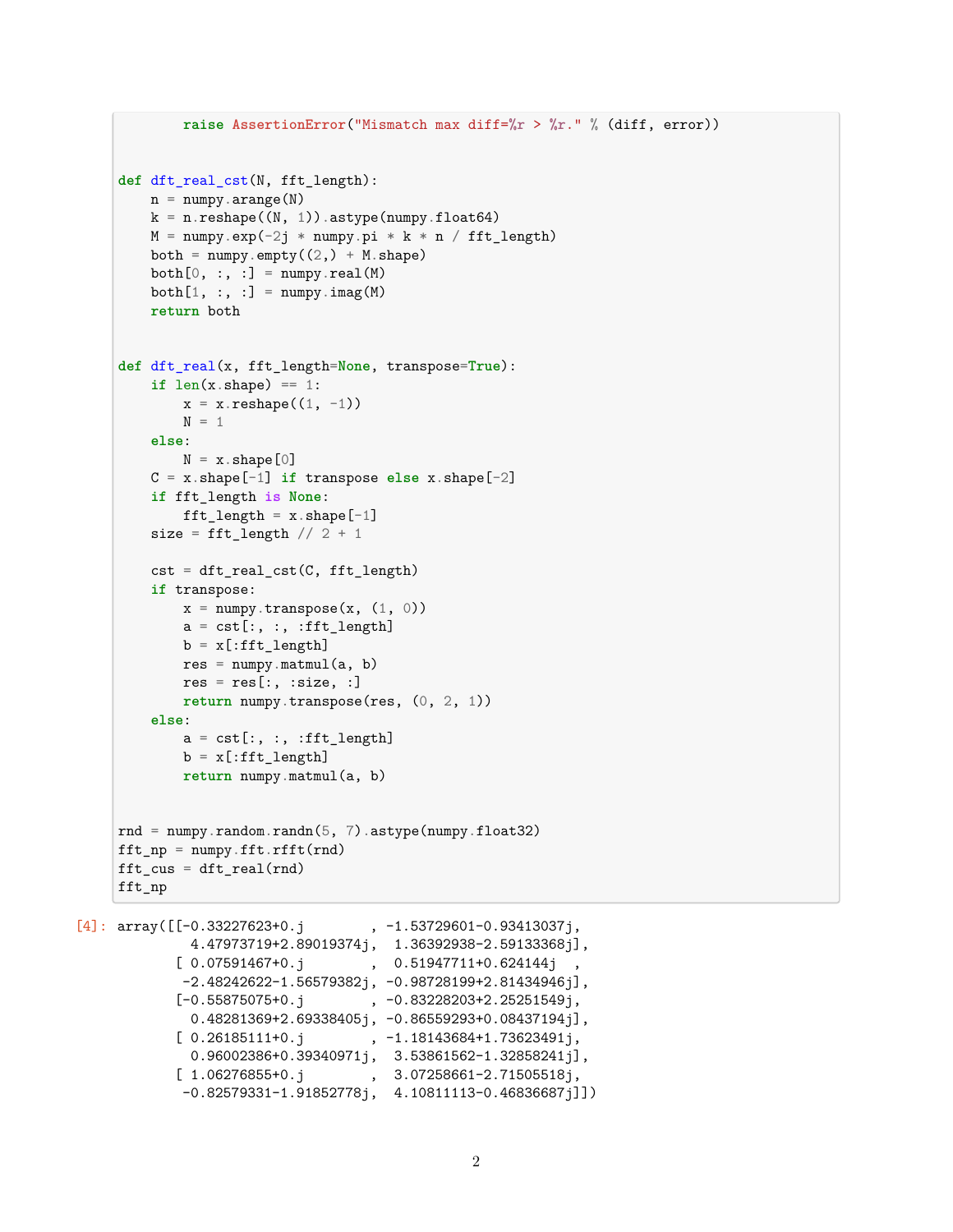Function almost equal verifies both functions return the same results.

```
[5]: almost equal(fft np, fft cus)
```

```
Let's do the same with fft_length < shape[1].
```

```
[6]: fft np3 = numpy.fft.rfft(rnd, n=3)
     fft_cus3 = dft_real(rnd, fft_length=3)
     fft_np3
```

```
[6]: array([[-0.86976612+0.j , 2.20926839+0.35688821j],
          [0.33280143+0. j, -1.41451804+0.2065253j],
          [-2.30690554+0. j , 0.51297992+0.62331197j],
          [-0.72842433+0. j , 1.84198139+1.07546916j],
          [4.17533261+0.j , 0.86360028+0.36508775j]])
```

```
[7]: almost equal(fft np3, fft cus3)
```
# **1.2 RFFT in ONNX**

Let's assume first the number of column of the input matrix is fixed. The result of function  $dft_{real\_cst}$ can be considered as constant.

```
[8]: from typing import Any
    import mlprodict.npy.numpy_onnx_impl as npnx
    from mlprodict.npy import onnxnumpy_np
    from mlprodict.npy.onnx_numpy_annotation import NDArrayType
    # from mlprodict.onnxrt import OnnxInference
    @onnxnumpy_np(signature=NDArrayType(("T:all", ), dtypes_out=('T',)))
    def onnx_rfft(x, fft_length=None):
        if fft_length is None:
            raise RuntimeError("fft_length must be specified.")
        size = fft_length / / 2 + 1cst = dft real cst(fft length, fft length).astype(numpy.float32)
        xt = npx.transpose(x, (1, 0))res = npx.maxmail(cst[:, :, :fft_length], xt[:fft_length])[:, :size, :]return npnx.transpose(res, (0, 2, 1))
    fft_onx = onnx_rfft(rnd, fft_length=rnd.shape[1])
    fft_onx
[8]: array([[[-0.33227617, -1.5372959, 4.4797373, 1.3639294],
            [ 0.07591468, 0.51947707, -2.4824262 , -0.98728204],
            [-0.5587506, -0.8322822, 0.48281363, -0.86559296],[ 0.26185107, -1.1814368 , 0.96002394, 3.5386157 ],
            [1.0627685, 3.0725865, -0.8257934, 4.108111],
           [0. 93413043, 2.890194, -2.5913336],[0. , 0.624144 , -1.5657941 , 2.8143494 ],
            [ 0. , 2.2525156 , 2.6933842 , 0.08437189],
            [ 0. , 1.7362347 , 0.39340976, -1.3285824 ],
            [0. , -2.7150555, -1.9185277, -0.4683669]]]
```

```
dtype=float32)
```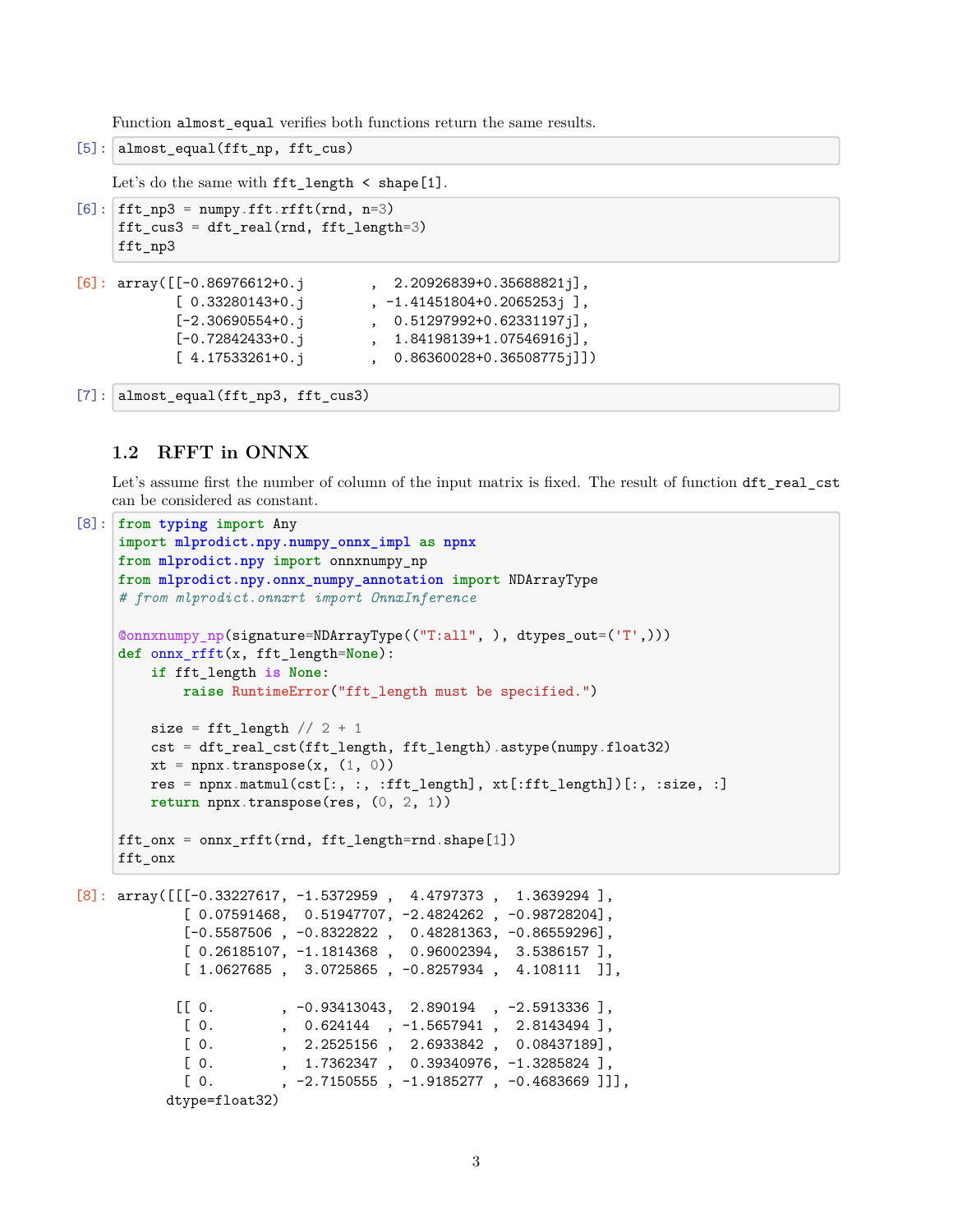[9]: almost\_equal(fft\_cus, fft\_onx)

The corresponding ONNX graph is the following:

- [10]: %**onnxview** onnx\_rfft.to\_onnx()
- [10]: <jyquickhelper.jspy.render\_nb\_js\_dot.RenderJsDot at 0x25b38b3f9d0>

```
[11]: fft_onx3 = onnx_rfft(rnd, fft_length=3)
      almost_equal(fft_cus3, fft_onx3)
```
# **1.3 FFT 2D**

Below the code for complex features.

```
[12]: def _DFT_cst(N, fft_length, trunc=True):
           n = \text{numpy}.\text{arange}(N)k = n.reshape((N, 1)).astype(numpy.float64)M = \text{numpy}.\text{exp}(-2\text{j} * \text{numpy}.\text{pi} * \text{k} * \text{n} / \text{fft length})return M[:fft_length // 2 + 1] if trunc else M
      def DFT(x, fft_length=None, axis=1):
           if axis == 1:
               x = x \cdot Tif fft_length is None:
               fft length = x.\text{shape}[0]cst = DFT_cst(x.shape[0], fft_length, trunc=axis==1)if axis == 1:
               return numpy.matmul(cst, x).T
           return numpy.matmul(cst, x)
      def fft2d_(mat, fft_length):
           mat = mat[:fft\_length[0], :fft\_length[1]]res = mat.copy()res = DFT(res, fft_length[1], axis=1)
           res = DFT(res, fft_length[0], axis=0)return res[:fft_length[0], :fft_length[1]//2 + 1]
      rnd = numpy.random.randn(5, 7).astype(numpy.float32)
      fft2d np = fft2d(rnd, rnd.shape)fft2d_np = \text{numpy}.fft.rfft2(rnd)fft2d_np_
```

```
[12]: array([[-4.14039719 +0. j, -1.06715605 +1.16770652j,
             -0.27080808 +1.93562775j, 5.28785846 +2.27915445j],
            [-2.57576449 +3.09907081j, -8.90391777 -5.56953367j,
             -1.6455202 +2.03337471j, 4.21121677 -1.85803104j,[ 1.84529583 -0.54705419j, 3.61232172 -4.11661604j,
              1.00659205 +3.72264071j, -0.36878039 -8.21956881j],
             [ 1.84529583 +0.54705419j, -1.173484 +5.12345283j,
             -1.7897386 -10.15322422j, -0.17258219 +2.37388952j,[-2.57576449 -3.09907081j, 0.58355627 +1.62293628j,
              0.71779814 +4.64582025j, -6.32441255 -4.21906685j]])
```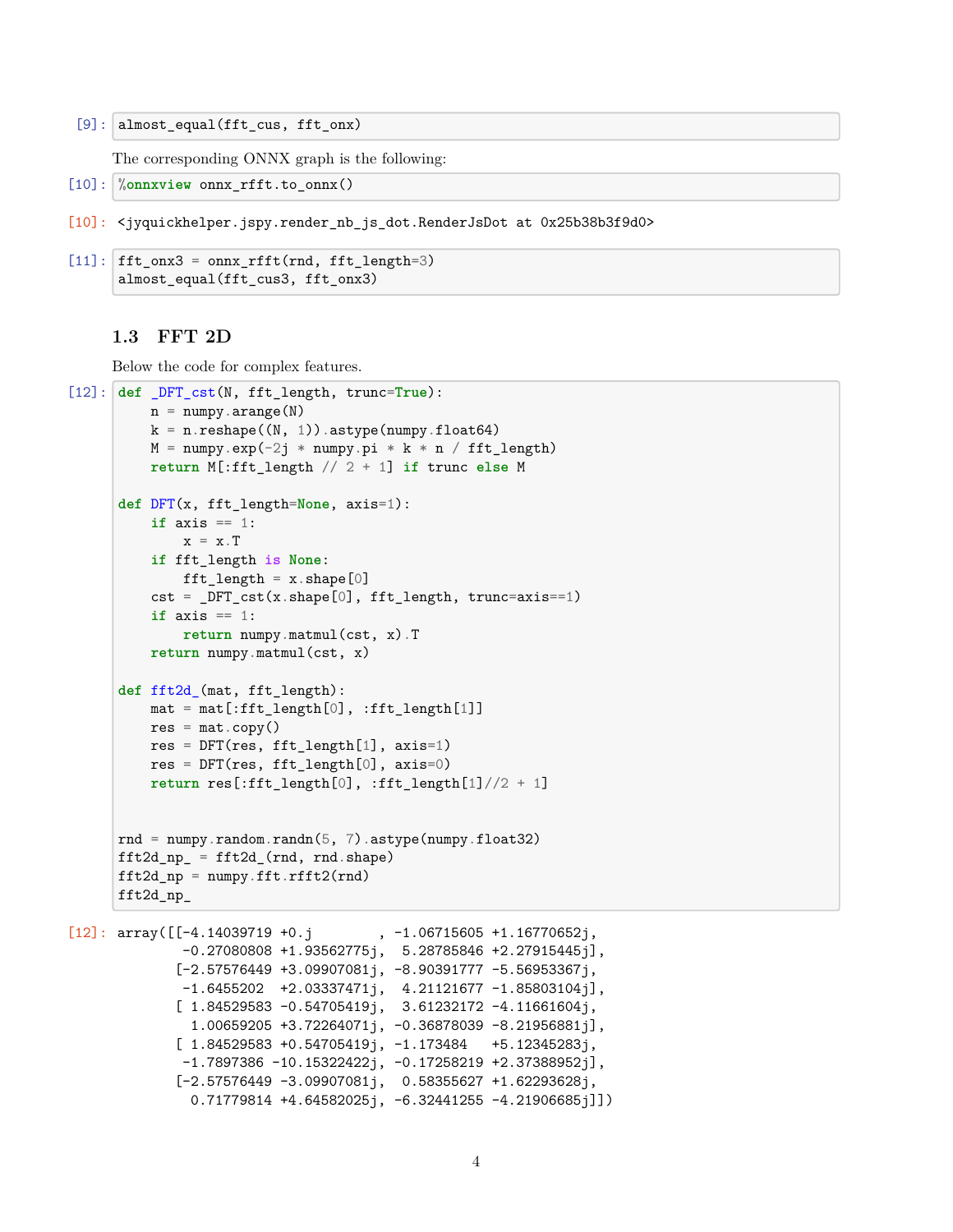[13]: almost\_equal(fft2d\_np\_, fft2d\_np)

It implies the computation of two FFT 1D along both axes. However, as ONNX does not support complex, it needs to be rewritten with only real numbers. The algorithm can be summarized into this formula  $FFT(FFT(x, axis = 1), axis = 0)$ . If *x* is real,  $FFT(x, .)$  is complex. We still assume *x* is real, it then becomes (FFT is a linear operator, so  $FFT(ix) = iFFT(x)$ ):

•  $y = FFT(x, axis = 1)$ •  $z_r = FFT(Real(y), axis = 0), z_i = FFT(Imag(y), axis = 0)$ •  $z = z_r + iz_i$ 

*z* is the desired output. The following implementation is probably not the most efficient one. It avoids inplace computation as ONNX does like that.

```
[14]: def fft2d(mat, fft_length):
          mat = mat[:fft\_length[0], :fft\_length[1]]res = mat.copy()# first FFT
          res = dft_real(res, fft_length=fft_length[1], transpose=True)
          # second FFT decomposed on FFT on real part and imaginary part
          res2_real = dft_real(res[0], fft_length=fft_length[0], transpose=False)
          res2_imag = dft_real(res[1], fft_length=fft_length[0], transpose=False)
          res2_imag2 = numpy.rstack([res2_imag[1:2], res2_imag[:1]])res = res2_{real} + res2_{imag2}size = fft\_length[1]/2 + 1return res[:, :fft_length[0], :size]
      ft2d_np = \text{numpy}.fft.rfft2(rnd)ft2d_cus = fft2d(rnd, rnd.shape)almost_equal(fft2d_np, fft2d_cus)
```

```
[15]: fft2d np
```

```
[15]: array([[-4.14039719 +0.j , -1.06715605 +1.16770652j,
             -0.27080808 +1.93562775j, 5.28785846 +2.27915445j],
             [-2.57576449 +3.09907081j, -8.90391777 -5.56953367j,
             -1.6455202 +2.03337471j, 4.21121677 -1.85803104j,[1.84529583 -0.54705419j, 3.61232172 -4.11661604j,1.00659205 +3.72264071j, -0.36878039 -8.21956881j],
             [ 1.84529583 +0.54705419j, -1.173484 +5.12345283j,
             -1.7897386 -10.15322422j, -0.17258219 +2.37388952j],
             [-2.57576449 -3.09907081j, 0.58355627 +1.62293628j,
              0.71779814 +4.64582025j, -6.32441255 -4.21906685j]])
```

```
[16]: fft2d_cus
```

| $[16]$ : array( $[[] -4.14039719, -1.06715605, -0.27080808, 5.28785846]$ , |  |                                                                                |
|----------------------------------------------------------------------------|--|--------------------------------------------------------------------------------|
|                                                                            |  | $[-2.57576449, -8.90391777, -1.6455202, 4.21121677],$                          |
|                                                                            |  | $\lceil$ 1.84529583, 3.61232172, 1.00659205, -0.36878039],                     |
|                                                                            |  | $\begin{bmatrix} 1.84529583, -1.173484, -1.7897386, -0.17258219 \end{bmatrix}$ |
|                                                                            |  | $[-2.57576449, 0.58355627, 0.71779814, -6.32441255]$ ,                         |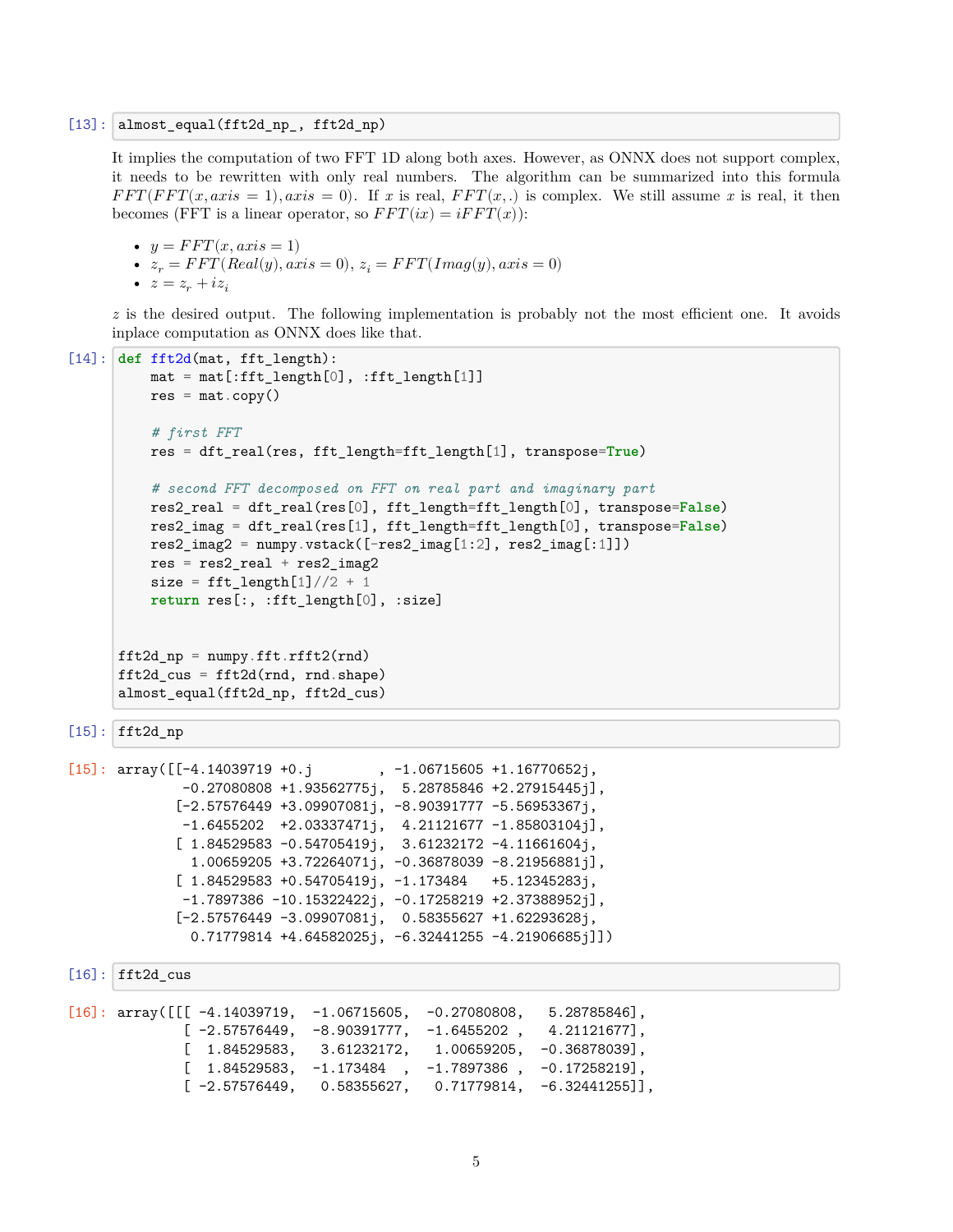```
[[ 0. , 1.16770652, 1.93562775, 2.27915445],
[3.09907081, -5.56953367, 2.03337471, -1.85803104],[-0.54705419, -4.11661604, 3.72264071, -8.21956881],[ 0.54705419, 5.12345283, -10.15322422, 2.37388952],
[-3.09907081, 1.62293628, 4.64582025, -4.21906685]]]
```
And with a different fft\_length.

```
[17]: fft2d_np = numpy.fft.rfft2(rnd, (4, 6))
      fft2d_cus = fft2d(rnd, (4, 6))
      almost_equal(fft2d_np[:4, :], fft2d cus)
```
# **1.4 FFT 2D in ONNX**

We use again the numpy API for ONNX.

```
[18]: def onnx_rfft_1d(x, fft_length=None, transpose=True):
          if fft_length is None:
              raise RuntimeError("fft_length must be specified.")
          size = fft_length / / 2 + 1cst = dft_real_cst(fft_length, fft_length).astype(numpy.float32)
          if transpose:
              xt = npx.transpose(x, (1, 0))res = npnx.matmul(cst[:, :, :fft_length], xt[:fft_length])[:, :size, :]
              return npnx.transpose(res, (0, 2, 1))
          else:
              return npnx.matmul(cst[:, :, :fft_length], x[:fft_length])
      @onnxnumpy_np(signature=NDArrayType(("T:all", ), dtypes_out=('T',)))
      def onnx_rfft_2d(x, fft_length=None):
          mat = x[:fft length[0], :fft length[1]]# first FFT
          res = onnx_rfft_1d(mat, fft_length=fft_length[1], transpose=True)
          # second FFT decomposed on FFT on real part and imaginary part
          res2_real = onnx_rfft_1d(res[0], fft_length=fft_length[0], transpose=False)
          res2_imag = onnx_rfft_1d(res[1], fft_length=fft_length[0], transpose=False)
          res2_image = npx.vstack(-res2_imag[1:2], res2_imag[:1])res = res2_{real} + res2_{imag2}size = fft_length[1]//2 + 1return res[:, :fft_length[0], :size]
      fft2d_cus = fft2d(rnd, rnd.shape)
      fft2d_onx = onnx_rfft_2d(rnd, fft_length=rnd.shape)
      almost_equal(fft2d_cus, fft2d_onx)
```

```
The corresponding ONNX graph.
```
 $[19]$ :  $\%$ onnxview onnx rfft 2d.to onnx()

[19]: <jyquickhelper.jspy.render\_nb\_js\_dot.RenderJsDot at 0x25b44365b50>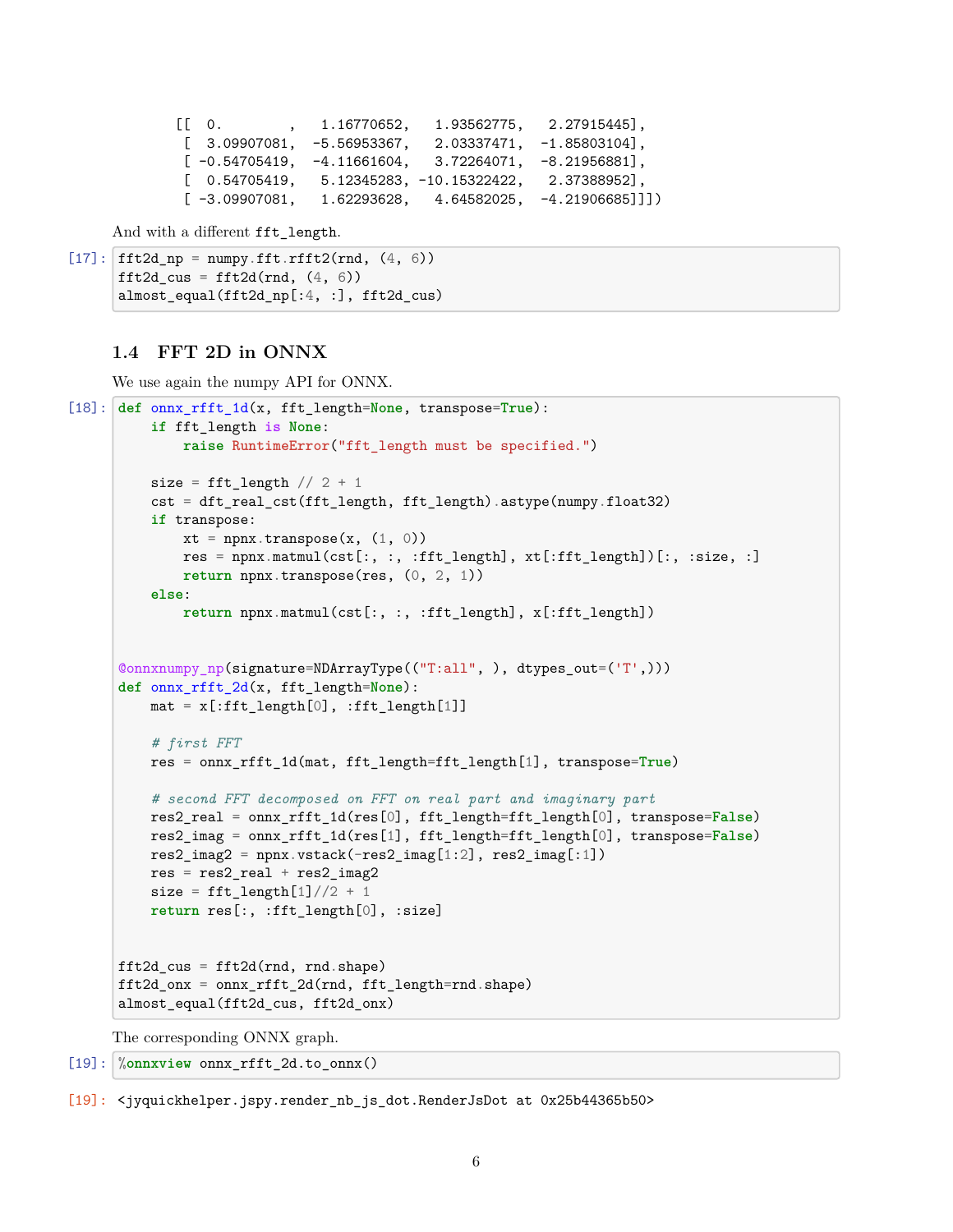```
[20]: with open("fft2d.onnx", "wb") as f:
          f.write(onnx_rfft_2d.to_onnx().SerializeToString())
```
With a different fft\_length.

```
[21]: fft2d_cus = fft2d(rnd, (4, 5))
      fft2d_ours = \text{onnx\_rfft\_2d(rnd, fft\_length=(4, 5))}almost equal(fft2d cus, fft2d onx)
```
This implementation of FFT in ONNX assumes shapes and fft lengths are constant. Otherwise, the matrix returned by function dft real cst must be converted as well. That's left as an exercise.

## **1.5 FFT2D with shape (3,1,4)**

Previous implementation expects the input matrix to have two dimensions. It fails with 3.

```
[22]: shape = (3, 1, 4)fft_length = (1, 4)rnd = \text{number.random.random}(*list(\text{shape})). astype(numpy.float32)
      fft2d_numpy = numpy.fft.fft2(rnd, fft_length)
      fft2d_numpy.shape
```

```
[22]: (3, 1, 4)
```

```
[23]: fft2d_numpy
```

```
[23]: array([[[-1.04513007+0.j , 0.7261328 -0.1488841j,
             -0.76143177+0.j , 0.7261328 +0.1488841j ]],
            [[ 0.13626025 + 0. j, -0.37364573 + 0.49485394j,-0.5746009 +0.j , -0.37364573-0.49485394j]],
            [[ 1.52022177+0. j, 0.35786384+1.09477997j,
              2.16783673+0.j , 0.35786384-1.09477997j]]])
[24]: try:
         fft2d_cus = fft2d(rnd, fft_length)
     except Exception as e:
```
print(e) *# fft2d\_onx = onnx\_rfft\_2d(rnd, fft\_length=fft\_length)*

axes don't match array

#### **1.5.1 numpy version**

Let's do it again with numpy first. [fft2](https://numpy.org/doc/stable/reference/generated/numpy.fft.fft2.html) performs **fft2** on the last two axis as many times as the first axis. The goal is still to have an implementation which works for any dimension.

```
[25]: conc = []
      for i in range(rnd.shape[0]):
          f2 = fft2d(rnd[i], fft length)conc.append(numpy.expand_dims(f2, 0))
      res = numpy.vstack(conc).transpose(1, 0, 2, 3)almost_equal(fft2d_numpy[:, :, :3], res)
```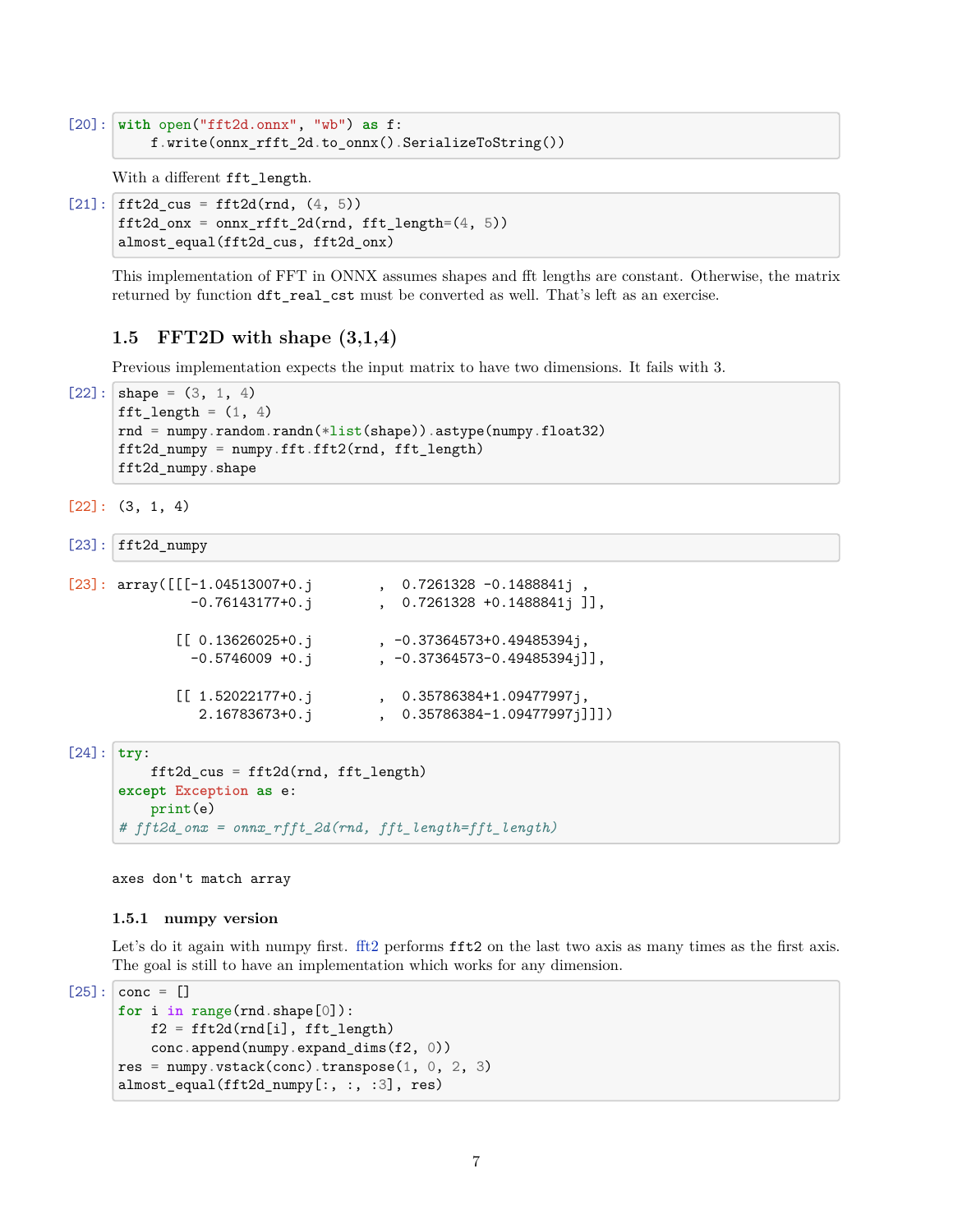It works. And now a more efficient implementation. It is better to read [matmul](https://numpy.org/doc/stable/reference/generated/numpy.matmul.html) description before. To summarize, a third axis is equivalent to many matrix multiplications over the last two axes, as many as the dimension of the first axis:  $\texttt{matmul}(A[I,J,K], B[I,K,L]) \longrightarrow C[I,J,L].$  Broadcasting also works...  $matmul(A[1,J,K], B[I,K,L]) \longrightarrow C[I,J,L].$ 

```
[26]: def dft_real_d3(x, fft_length=None, transpose=True):
          if len(x.shape) != 3:
              raise RuntimeError("Not implemented for shape=%r." % x.shape)
          N = x. shape [1]C = x.shape[-1] if transpose else x.shape[-2]
          if fft_length is None:
              fft_length = x.\text{shape}[-1]size = fft_length // 2 + 1cst = dt_t_{real_cst}(C, ft_t_{length})if transpose:
              x = \text{numpy.transpose}(x, (0, 2, 1))a = \text{cst} :, :, :fft_length]
              b = x[:, :fft\_length, :]a = \text{numpy}.\text{expand} \text{dim} s(a, 0)b = numpy.expand_dims(b, 1)
              res = numpy.matmul(a, b)
              res = res[:, :, :size, :]return numpy.transpose(res, (1, 0, 3, 2))
          else:
              a = cst[:, :, :fft_length]b = x[:, :fft\_length, :]a = \text{numpy}.\text{expand}_\text{dims}(a, 0)b = numpy.expand_dims(b, 1)
              res = \text{number}.\text{matmul}(a, b)return numpy.transpose(res, (1, 0, 2, 3))
      def fft2d_d3(mat, fft_length):
          mat = mat[:, :fft\_length[-2], :fft\_length[-1]]res = mat.copy()# first FFT
          res = dft_real_d3(res, fft_length=fft_length[-1], transpose=True)
          # second FFT decomposed on FFT on real part and imaginary part
          res2_real = dft_real_d3(res[0], fft_length=fft_length[-2], transpose=False)
          res2_imag = dft_real_d3(res[1], fft_length=fft_length[-2], transpose=False)
          res2_imag2 = numpy.vstack([-res2_imag[1:2], res2_imag[:1])
          res = res2_{real} + res2_{imag2}size = fft_length[-1]//2 + 1return res[:, :, :fft_length[-2], :size]
      def fft2d_any(mat, fft_length):
          new\_shape = (-1, ) + mat.shape[-2:]mat2 = mat.reshape(new shape)f2 = fft2d_d3(mat2, fft_length)new\_shape = (2, ) + mat.shape[:-2] + f2.shape[-2:]
```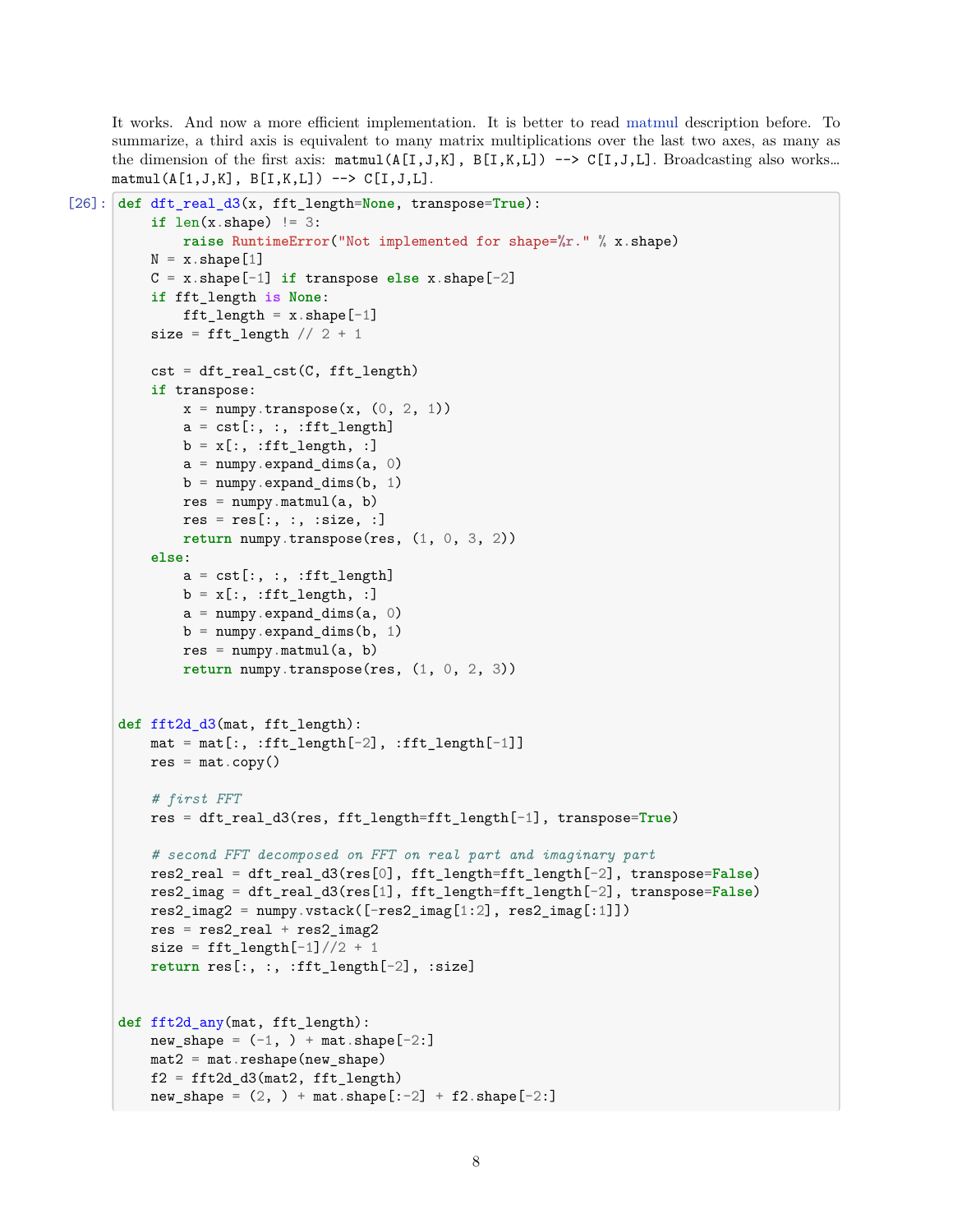```
shape = (3, 1, 4)fft_length = (1, 4)rnd = numpy.random.randn(*list(shape)) .astype(numpy.float32)fft2d_numpy = numpy.fft.fft2(rnd, fft_length)
fft2d_cus = fft2d_any(rnd, fft_length)
almost_equal(fft2d_numpy[..., :3], fft2d_cus)
```
**return** f2.reshape(new\_shape)

We check with more shapes to see if the implementation works for all of them.

```
[27]: for shape in [(3, 1, 4), (5, 7), (3, 5, 7), (7, 5)]:
          for fft_length in [shape[-2:], (1, shape[-1]),
                               (\min(2, \text{shape}[-2]), \text{shape}[-1]),(shape[-2], 2),
                               (min(3, shape[-2]), min(4, shape[-2])):
               x = numpy.random.randn(\frac{\text{dist}(\text{shape})}{\text{dist}}).astype(numpy.float32)
              fnp = numpy.fft.fft2(x, fft_length)
               if len(fnp.shape) == 2:
                   fn= numpy.expand_dims(fnp, 0)
              try:
                   cus = fft2d_any(x, fft_length)except IndexError as e:
                   print("ERR x.shape=%r length=%r error=%r" % (x.shape, fft_length, e))
                   continue
               try:
                   almost_equal(fnp[..., :cus.shape[-1]], cus)
               except (AssertionError, IndexError) as e:
                   print("DIS x.shape=%r length=%r error=%r output shape=%r or %r" % (
                       x.shape, fft_length, e, fnp.shape, cus.shape))
                   continue
               print("OK x.shape=%r length=%r output shape=%r or %r" % (
                   x.shape, fft_length, fnp.shape, cus.shape))
```

```
OK x.\text{shape}=(3, 1, 4) length=(1, 4) output shape=(3, 1, 4) or (2, 3, 1, 3)OK x.shape=(3, 1, 4) length=(1, 4) output shape=(3, 1, 4) or (2, 3, 1, 3)OK x.shape=(3, 1, 4) length=(1, 4) output shape=(3, 1, 4) or (2, 3, 1, 3)
OK x.\text{shape}=(3, 1, 4) length=(1, 2) output shape=(3, 1, 2) or (2, 3, 1, 2)OK x.\text{shape}=(3, 1, 4) length=(1, 1) output shape=(3, 1, 1) or (2, 3, 1, 1)OK x.shape=(5, 7) length=(5, 7) output shape=(5, 7) or (2, 5, 4)
OK x.shape=(5, 7) length=(1, 7) output shape=(1, 7) or (2, 1, 4)
OK x.shape=(5, 7) length=(2, 7) output shape=(2, 7) or (2, 2, 4)
OK x.shape=(5, 7) length=(5, 2) output shape=(5, 2) or (2, 5, 2)OK x.shape=(5, 7) length=(3, 4) output shape=(3, 4) or (2, 3, 3)OK x.shape=(3, 5, 7) length=(5, 7) output shape=(3, 5, 7) or (2, 3, 5, 4)
OK x.\text{shape}=(3, 5, 7) length=(1, 7) output shape=(3, 1, 7) or (2, 3, 1, 4)OK x.shape=(3, 5, 7) length=(2, 7) output shape=(3, 2, 7) or (2, 3, 2, 4)
OK x.shape=(3, 5, 7) length=(5, 2) output shape=(3, 5, 2) or (2, 3, 5, 2)
OK x.shape=(3, 5, 7) length=(3, 4) output shape=(3, 3, 4) or (2, 3, 3, 3)
OK x.\text{shape}=(7, 5) length=(7, 5) output shape=(7, 5) or (2, 7, 3)OK x.shape=(7, 5) length=(1, 5) output shape=(1, 5) or (2, 1, 3)OK x.shape=(7, 5) length=(2, 5) output shape=(2, 5) or (2, 2, 3)
OK x.shape=(7, 5) length=(7, 2) output shape=(7, 2) or (2, 7, 2)
```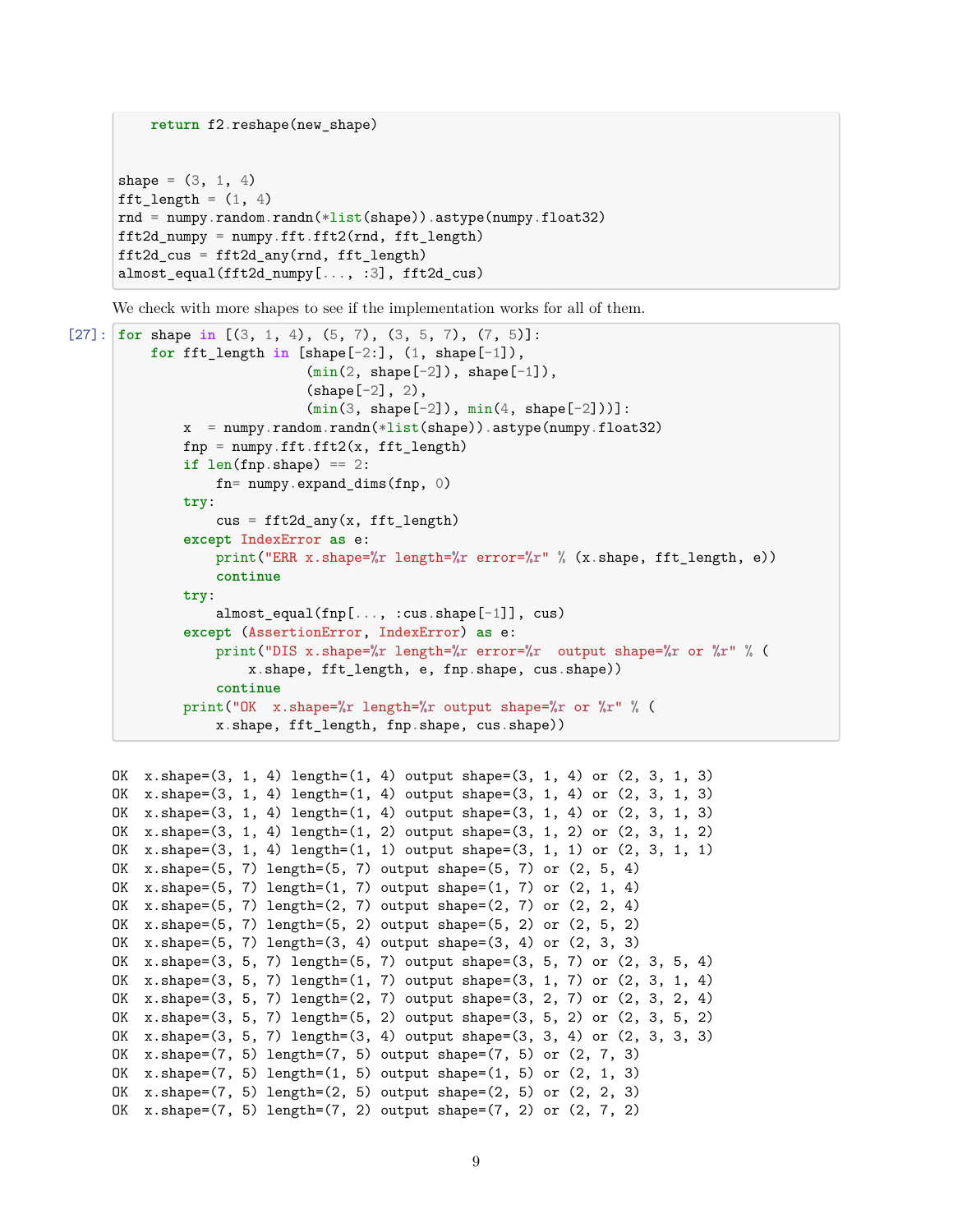OK  $x.\text{shape}=(7, 5) \text{length}=(3, 4) \text{ output shape}=(3, 4) \text{ or } (2, 3, 3)$ 

#### **1.5.2 ONNX version**

Let's look into the differences first.

```
[28]: %load_ext pyquickhelper
```
 $[29]:$  %%html

<**style**> **table td**, **table th**, **table tr** {**text-align**:**left** *!important*; **white-space**: **pre**;} </**style**>

<IPython.core.display.HTML object>

```
[30]: import inspect
      text1 = inspect.getsource(dft_real)
      text2 = inspect.getsource(dft_real_d3)
      %codediff text1 text2 --verbose 1 --two 1
```
100%|¿ ¿ ¿ ¿ ¿ ¿ ¿ ¿ ¿ ¿ | 24/24 [00:00<00:00, 573.03it/s]

```
[30]: <IPython.core.display.HTML object>
```

```
[31]: |text1 = inspecte.getsource(fft2d)|text2 = inspect.getsource(fft2d_d3)
      %codediff text1 text2 --verbose 1 --two 1
```
100%|¿ ¿ ¿ ¿ ¿ ¿ ¿ ¿ ¿ ¿ | 15/15 [00:00<00:00, 791.61it/s]

[31]: <IPython.core.display.HTML object>

```
[32]: def onnx_rfft_3d_1d(x, fft_length=None, transpose=True):
          if fft_length is None:
              raise RuntimeError("fft_length must be specified.")
          size = fft_length // 2 + 1cst = dft_real_cst(fft_length, fft_length).astype(numpy.float32)
          if transpose:
              xt = npx.transpose(x, (0, 2, 1))a = cst[:, :, :fft_length]b = xt[:, :fft\_length, :]a = npx. expand_dims(a, 0)
              b = npnx.expand\_dims(b, 1)res = npx.matmul(a, b)res2 = res[:, :size, :}]return npnx.transpose(res2, (1, 0, 3, 2))
          else:
              a = cst[:, :, :fft_length]b = x[:, :fft\_length, :]a = npx. expand\_dims(a, 0)b = npnx.expand_dims(b, 1)
```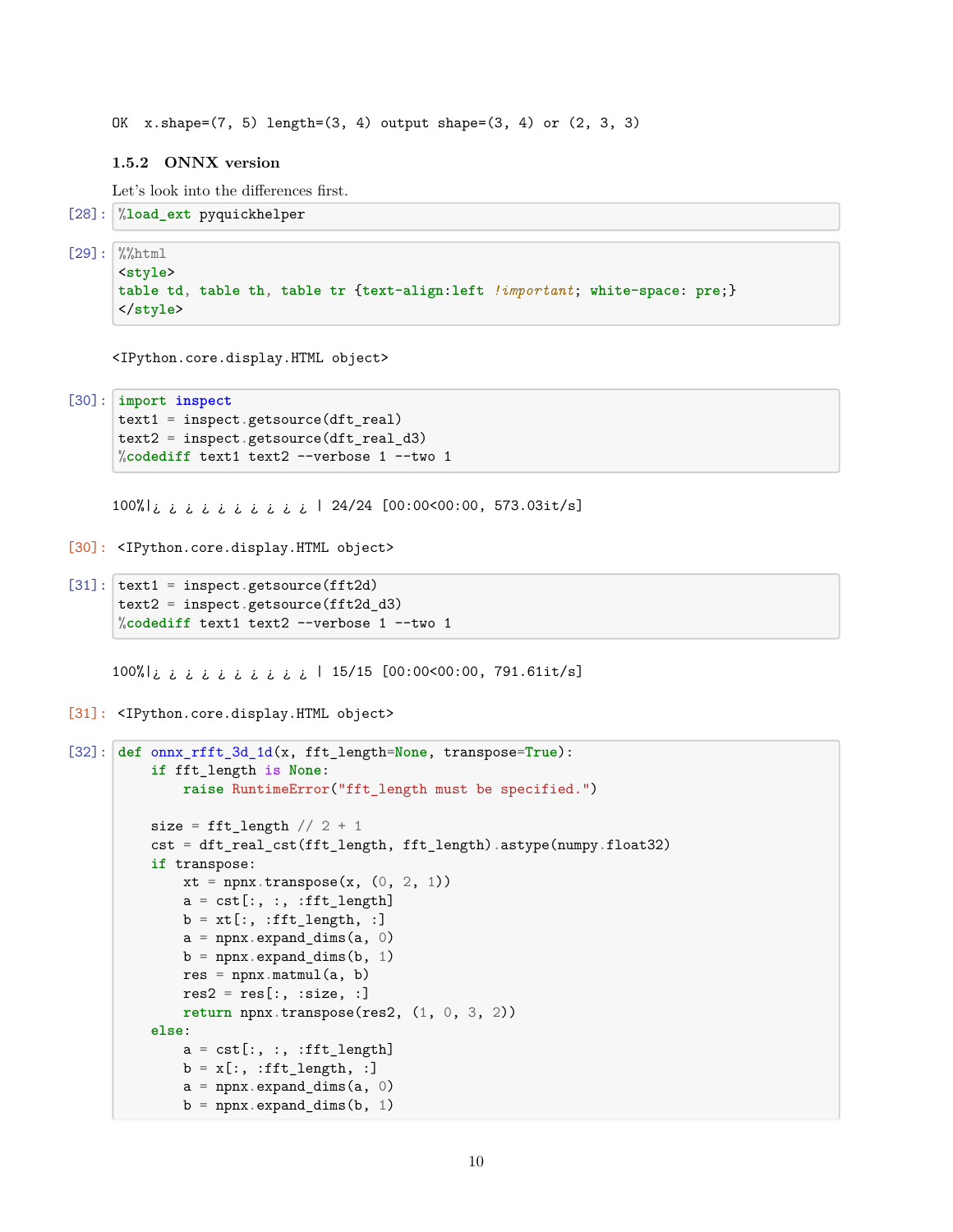```
res = npx.matmul(a, b)return npnx.transpose(res, (1, 0, 2, 3))
def onnx_rfft_3d_2d(x, fft_length=None):
   mat = x[:, :fft_length[-2], :fft_length[-1]]# first FFT
    res = onnx_rfft_3d_1d(mat, fft_length=fft_length[-1], transpose=True)
    # second FFT decomposed on FFT on real part and imaginary part
    res2_real = onnx_rfft_3d_1d(res[0], fft_length=fft_length[0], transpose=False)
    res2_imag = onnx_rfft_3d_1d(res[1], fft_length=fft_length[0], transpose=False)
    res2_imag2 = npnx.vstack(-res2_imag[1:2], res2_imag[:1])res = res2_{real} + res2_{imag2}size = fft\_length[1]/2 + 1return res[:, :, :fft_length[-2], :size]
@onnxnumpy_np(signature=NDArrayType(("T:all", ), dtypes_out=('T',)))
def onnx_rfft_2d_any(x, fft_length=None):
    new\_shape = npx.concat(numpy.array([-1], dtype=numpy.int64), x.shape[-2:], axis=0)
    mat2 = x.reshape(new_shape)
    f2 = onnx_rfft_3d_2d(mat2, fft_length)
    new\_shape = npx.concat(numpy.array([2], dtype=numpy.int64), x.shape[-2], f2.shape[-2:])return f2.reshape(new_shape)
shape = (3, 1, 4)fft_length = (1, 4)rnd = numpy.random.randn(*list(shape)) .astype(numpy.float32)fft2d cus = fft2d any(rnd, fft length)
fft2d_onx = onnx_rfft_2d_any(rnd, fft_length=fft_length)
```
Let's do the same comparison.

almost\_equal(fft2d\_cus, fft2d\_onx)

```
[33]: for shape in [(3, 1, 4), (5, 7), (3, 5, 7), (7, 5)]:
          for fft_length in [shape[-2:], (1, shape[-1]),
                             (\min(2, shape[-2]), shape[-1]),(shape[-2], 2),
                             (min(3, shape[-2]), min(4, shape[-2])):
              x = numpy.random.randn(*list(shape)).astype(numpy.float32)
              if len(fnp.shape) == 2:
                  fn= numpy.expand_dims(fnp, 0)
              try:
                  cus = fft2d any(x, fft length)
              except IndexError as e:
                  print("ERR x.shape=%r length=%r error=%r" % (x.shape, fft_length, e))
                  continue
              try:
                  onx = onnx\_rfft_2d_any(x, fft\_length=fft\_length)
```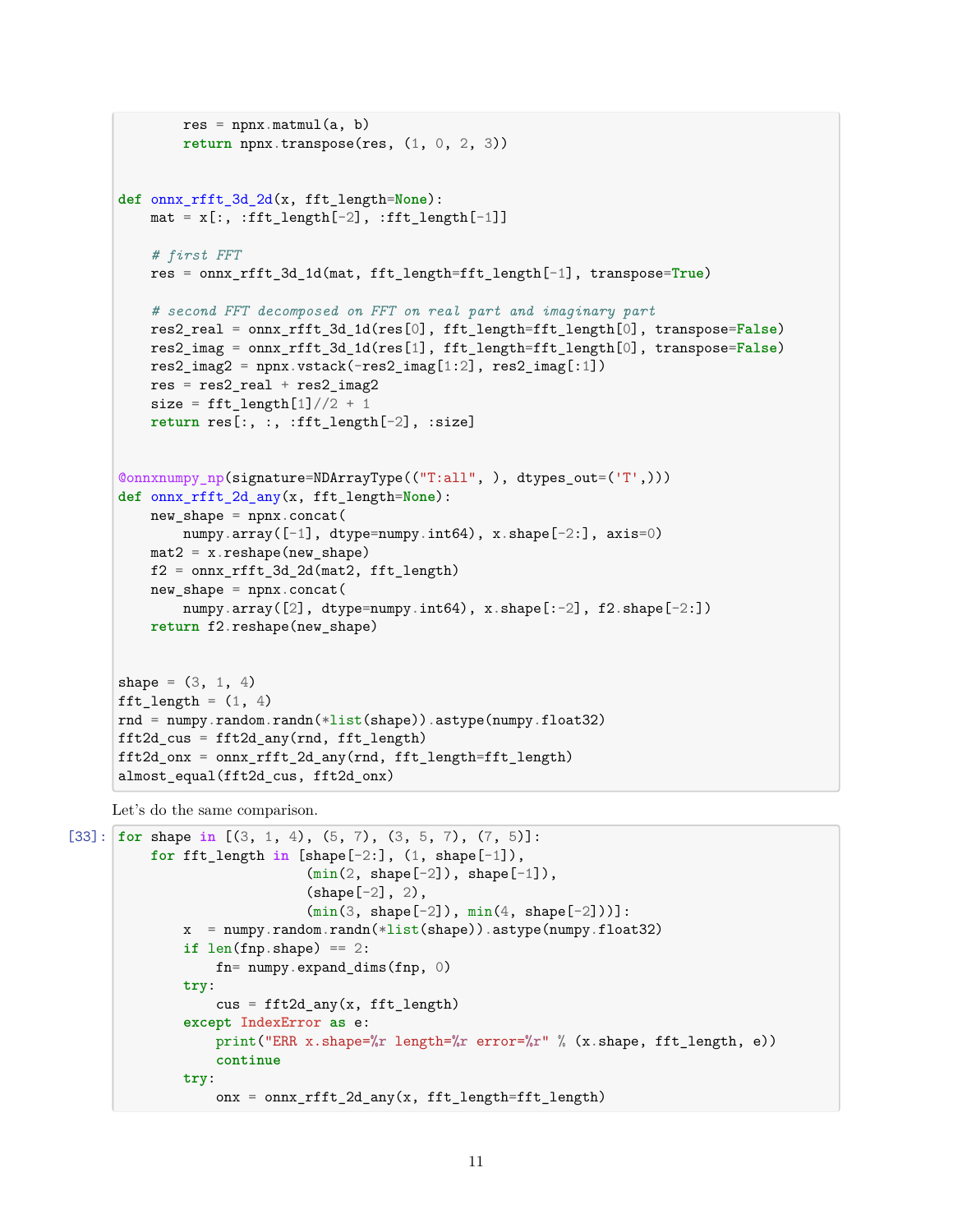```
except IndexError as e:
    print("ERR x.shape=%r length=%r error=%r" % (x.shape, fft_length, e))
    continue
try:
    almost_equal(onx, cus)
except (AssertionError, IndexError) as e:
    print("DIS x.shape=%r length=%r error=%r output shape=%r or %r" % (
        x.shape, fft_length, e, fnp.shape, cus.shape))
    continue
print("OK x.shape=%r length=%r output shape=%r or %r" % (
    x.shape, fft_length, fnp.shape, cus.shape))
```

```
OK x.\text{shape}=(3, 1, 4) length=(1, 4) output shape=(3, 4) or (2, 3, 1, 3)OK x.\text{shape}=(3, 1, 4) \text{ length}=(1, 4) \text{ output shape}=(3, 4) \text{ or } (2, 3, 1, 3)OK x.\text{shape}=(3, 1, 4) \text{ length}=(1, 4) \text{ output shape}=(3, 4) \text{ or } (2, 3, 1, 3)OK x.\text{shape}=(3, 1, 4) \text{length}=(1, 2) \text{output shape}=(3, 4) \text{ or } (2, 3, 1, 2)OK x.shape=(3, 1, 4) length=(1, 1) output shape=(3, 4) or (2, 3, 1, 1)
OK x.shape=(5, 7) length=(5, 7) output shape=(3, 4) or (2, 5, 4)OK x.\text{shape}=(5, 7) \text{length}=(1, 7) \text{output shape}=(3, 4) \text{ or } (2, 1, 4)OK x.shape=(5, 7) length=(2, 7) output shape=(3, 4) or (2, 2, 4)OK x.shape=(5, 7) length=(5, 2) output shape=(3, 4) or (2, 5, 2)
OK x.shape=(5, 7) length=(3, 4) output shape=(3, 4) or (2, 3, 3)
OK x.shape=(3, 5, 7) length=(5, 7) output shape=(3, 4) or (2, 3, 5, 4)
OK x.shape=(3, 5, 7) length=(1, 7) output shape=(3, 4) or (2, 3, 1, 4)
OK x.shape=(3, 5, 7) length=(2, 7) output shape=(3, 4) or (2, 3, 2, 4)
OK x.\text{shape}=(3, 5, 7) \text{ length}=(5, 2) \text{ output shape}=(3, 4) \text{ or } (2, 3, 5, 2)OK x.shape=(3, 5, 7) length=(3, 4) output shape=(3, 4) or (2, 3, 3, 3)
OK x.shape=(7, 5) length=(7, 5) output shape=(3, 4) or (2, 7, 3)
OK x.shape=(7, 5) length=(1, 5) output shape=(3, 4) or (2, 1, 3)
OK x.\text{shape}=(7, 5) \text{length}=(2, 5) \text{output shape}=(3, 4) \text{ or } (2, 2, 3)OK x.shape=(7, 5) length=(7, 2) output shape=(3, 4) or (2, 7, 2)
OK x.shape=(7, 5) length=(3, 4) output shape=(3, 4) or (2, 3, 3)
```
There is one issue with fft\_length=(1, 1) but that case is out of scope.

### **1.5.3 ONNX graph**

```
[34]: \kappa = list(onnx_rfft_2d_any.signed_compiled)[0]
      %onnxview onnx_rfft_2d_any.signed_compiled[key].compiled.onnx_
```
[34]: <jyquickhelper.jspy.render\_nb\_js\_dot.RenderJsDot at 0x25b44556730>

```
[35]: with open("fft2d_any.onnx", "wb") as f:
          key = list(onnx rfft 2d any.signed compiled)[0]f.write(onnx_rfft_2d_any.signed_compiled[key].compiled.onnx_.SerializeToString())
```
Let's check the intermediate results.

```
[36]: \kappa = list(onnx_rfft_2d_any.signed_compiled)[0]
      key
```

```
[36]: FctVersion((numpy.float32,), ((1, 4),))
```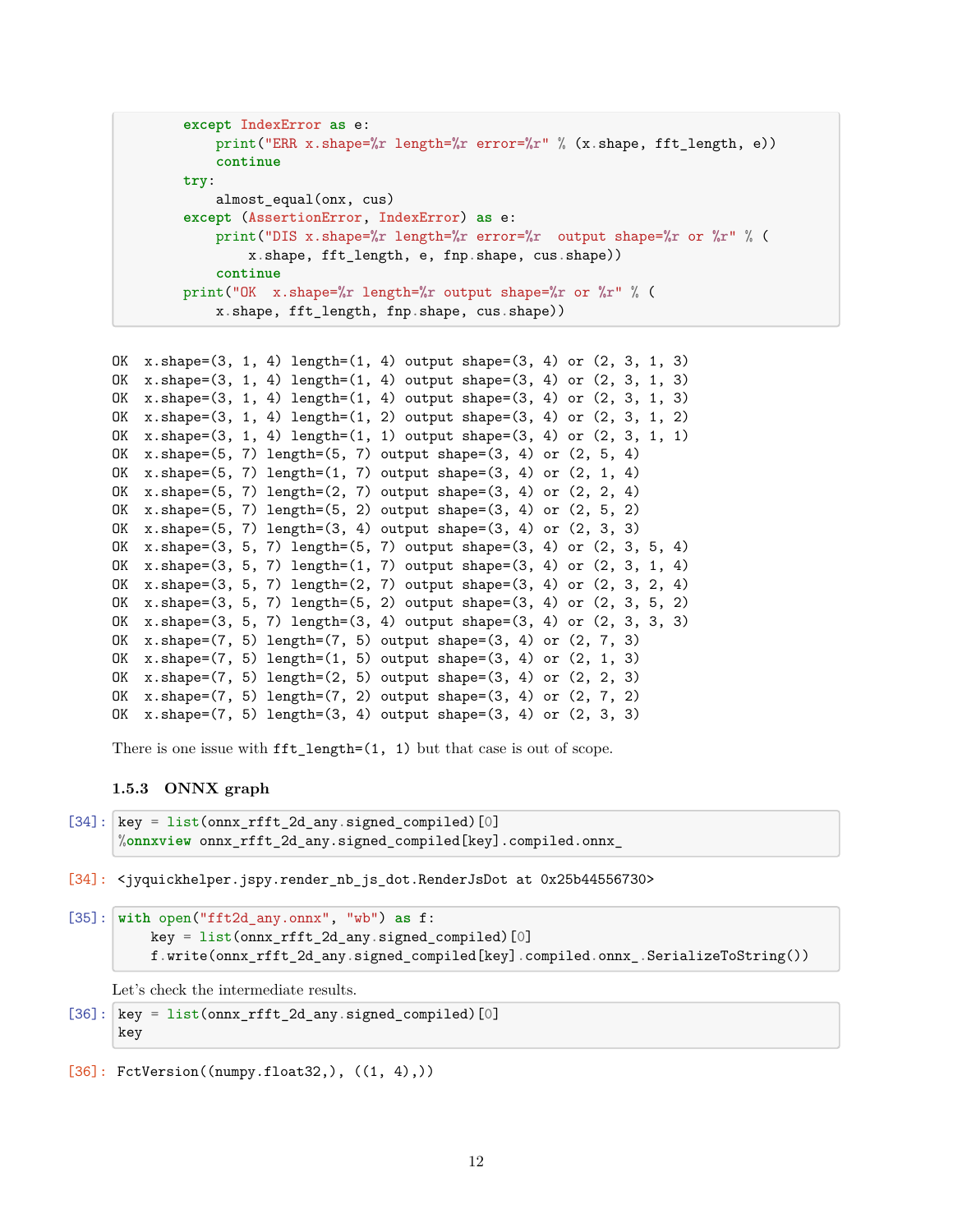```
[37]: from mlprodict.onnxrt import OnnxInference
```

```
x = \text{numpy.random.randn}(3, 1, 4) . \text{astype(numpy.float32})onx = onnx_rfft_2d_any.signed_compiled[key].compiled.onnx_
oinf = OnnxInference(onx)
oinf.run(\{x': x\}, verbose=1, fLOG=print)
```

```
+ki='init': (1,) (dtype=int64 min=0 max=0)
+ki='init_1': (1,) (dtype=int64 min=-2 max=-2)
+ki='init_3': (1,) (dtype=int64 min=-1 max=-1)
+ki='init_4': (2,) (dtype=int64 min=0 max=0)
+ki='init_5': (2,) (dtype=int64 min=1 max=4)
+ki='init_6': (2,) (dtype=int64 min=1 max=2)
+ki='init_8': (1,) (dtype=int64 min=4 max=4)
+ki='init 9': (1,) (dtype=int64 min=1 max=1)
+ki='init_b11': (2, 4, 4) (dtype=float32 min=-1.0 max=1.0)
+ki='init_b14': (1,) (dtype=int64 min=3 max=3)
+ki='init_b16': () (dtype=int64 min=1 max=1)
+ki='init b21': (2, 1, 1) (dtype=float32 min=0.0 max=1.0)
+ki='init_b23': () (dtype=int64 min=0 max=0)
+ki='init_b28': (1,) (dtype=int64 min=2 max=2)
+ki='init_b37': (2,) (dtype=int64 min=1 max=3)
+ki='init_b38': (2,) (dtype=int64 min=2 max=3)
-- OnnxInference: run 38 nodes
0nnx-Shape(x) -> out_sha_0 (name='_shape')+kr='out_sha_0': (3,) (dtype=int64 min=1 max=4)
Onnx-Shape(out_sha_0) -> out_sha_0_1 (name='_shape_1')
+kr='out_sha_0_1': (1,) (dtype=int64 min=3 max=3)
Onnx-Gather(out_sha_0_1, init) -> out_gat_0 (name='_gather')
+kr='out_gat_0': (1,) (dtype=int64 min=3 max=3)
Onnx-Slice(out_sha_0, init_1, out_gat_0, init) -> out_sli_0 (name='_slice')
+kr='out_sli_0': (2,) (dtype=int64 min=1 max=4)
Onnx-Concat(init_3, out_sli_0) -> out_con_0 (name='_concat')
+kr='out_con_0': (3,) (dtype=int64 min=-1 max=4)
Onnx-Reshape(x, out_con_0) -> out_res_0 (name='_reshape')
+kr='out_res_0': (3, 1, 4) (dtype=float32 min=-2.0340726375579834
max=2.391742706298828)
Onnx-Slice(out_res_0, init_4, init_5, init_6) -> out_sli_0_1
(name='slice 1')+kr='out_sli_0_1': (3, 1, 4) (dtype=float32 min=-2.0340726375579834
max=2.391742706298828)
Onnx-Transpose(out_sli_0_1) -> out_tra_0 (name='_transpose')
+kr='out_tra_0': (3, 4, 1) (dtype=float32 min=-2.0340726375579834
max=2.391742706298828)
\text{Onnx-Slice}(\text{out\_tra\_0, init, init\_8, init\_9}) \rightarrow \text{out\_sli\_0\_2} (name='_slice_2')
+kr='out_sli_0_2': (3, 4, 1) (dtype=float32 min=-2.0340726375579834
max=2.391742706298828)
Onnx-Unsqueeze(out_sli_0_2, init_9) -> out_uns_0 (name='_unsqueeze')
+kr='out_uns_0': (3, 1, 4, 1) (dtype=float32 min=-2.0340726375579834
max=2.391742706298828)
Onnx-Unsqueeze(init_b11, init) -> out_uns_0_1 (name='_unsqueeze_1')
+kr='out_uns_0_1': (1, 2, 4, 4) (dtype=float32 min=-1.0 max=1.0)
Onnx-MatMul(out_uns_0_1, out_uns_0) -> out_mat_0 (name='_matmul')
+kr='out_mat_0': (3, 2, 4, 1) (dtype=float32 min=-2.188795566558838
```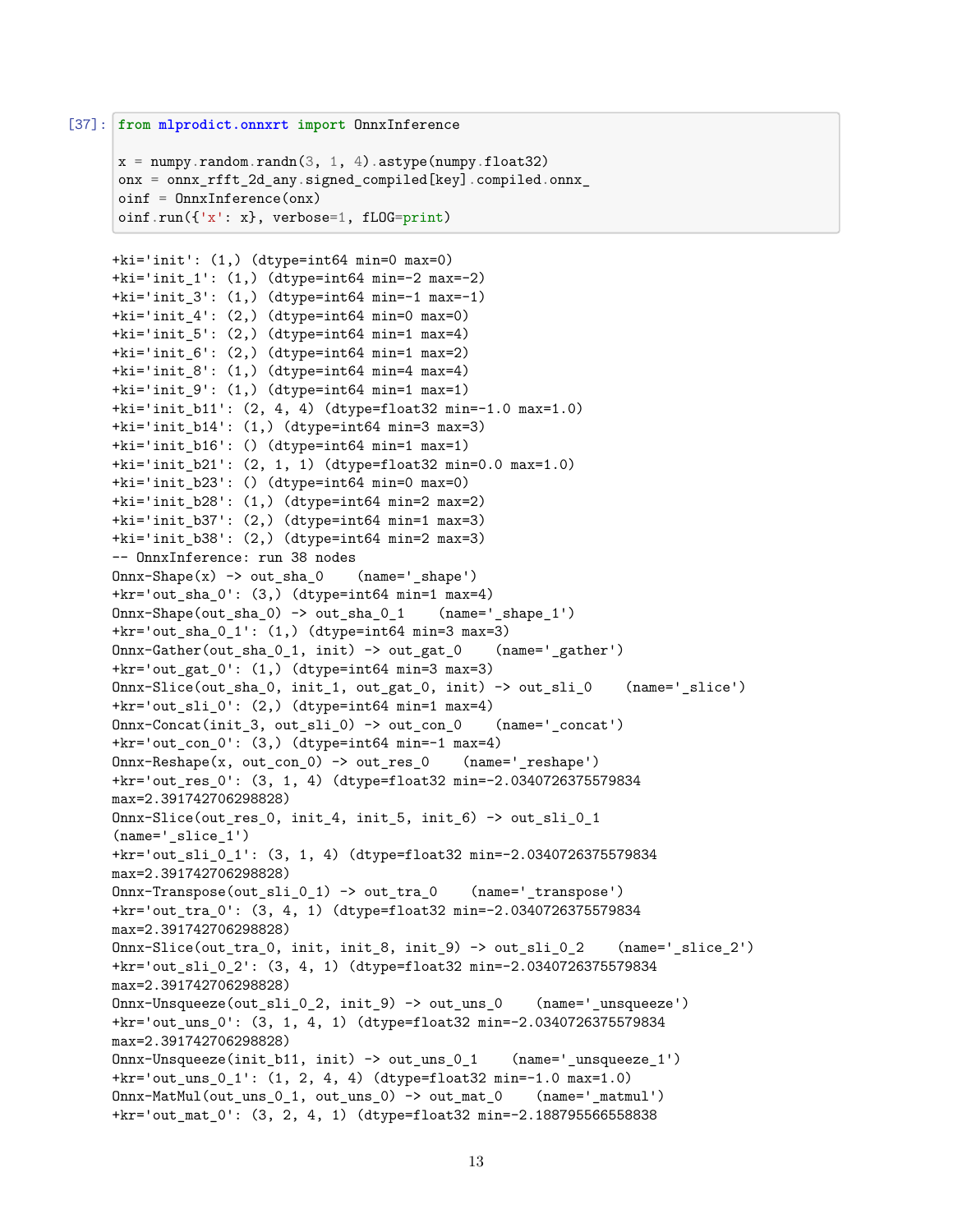```
max=3.3646905422210693)
Onnx-Slice(out mat 0, init, init b14, init 9) -> out sli 0 3
(name='_slice_3')
+kr='out_sli_0_3': (3, 2, 4, 1) (dtype=float32 min=-2.188795566558838
max=3.3646905422210693)
Onnx-Transpose(out sli 0 3) -> out tra 0 1 (name=' transpose 1')+kr='out_tra_0_1': (2, 3, 1, 4) (dtype=float32 min=-2.188795566558838
max=3.3646905422210693)
\text{Onnx-Gather}(\text{out\_tra\_0\_1}, \text{init\_b16}) \rightarrow \text{out\_gat\_0\_1} (name='_gather_1')
+kr='out_gat_0_1': (3, 1, 4) (dtype=float32 min=-2.054079532623291
max=2.054079532623291)
Onnx-Slice(out_gat_0_1, init, init_9, init_9) -> out_sli_0_4
(name='_slice_4')+kr='out_sli_0_4': (3, 1, 4) (dtype=float32 min=-2.054079532623291
max=2.054079532623291)
Onnx-Unsqueeze(out_sli_0_4, init_9) \rightarrow out_uns_0_2 (name='_unsqueeze_2')
+kr='out_uns_0_2': (3, 1, 1, 4) (dtype=float32 min=-2.054079532623291
max=2.054079532623291)
Onnx-Unsqueeze(init_b21, init) -> out_uns_0_3 (name='_unsqueeze_3')
+kr='out_uns_0_3': (1, 2, 1, 1) (dtype=float32 min=0.0 max=1.0)
\text{Onnx-MatMul}(\text{out\_uns_0_3}, \text{out\_uns_0_2}) \rightarrow \text{out\_mat_0_1} \qquad (\text{name='_matmul_1'})+kr='out_mat_0_1': (3, 2, 1, 4) (dtype=float32 min=-2.054079532623291
max=2.054079532623291)
Onnx-Gather(out tra 0 1, init b23) -> out gat 0 2 (name=' gather 2')
+kr='out_gat_0_2': (3, 1, 4) (dtype=float32 min=-2.188795566558838
max=3.3646905422210693)
Onnx-Transpose(out_mat_0_1) -> out_tra_0_2 (name='_transpose_2')
+kr='out_tra_0_2': (2, 3, 1, 4) (dtype=float32 min=-2.054079532623291
max=2.054079532623291)
Onnx-Slice(out_gat_0_2, init, init_9, init_9) -> out_sli_0_5
(name='slice 5')+kr='out_sli_0_5': (3, 1, 4) (dtype=float32 min=-2.188795566558838
max=3.3646905422210693)
Onnx-Slice(out_tra_0_2, init_9, init_b28, init) -> out_sli_0_6
(name='slice 6')+kr='out_sli_0_6': (1, 3, 1, 4) (dtype=float32 min=0.0 max=0.0)
Onnx-Unsqueeze(out sli 0 5, init 9) \rightarrow out uns 0 4 (name=' unsqueeze 4')
+kr='out_uns_0_4': (3, 1, 1, 4) (dtype=float32 min=-2.188795566558838
max=3.3646905422210693)
\text{Onnx-Slice}(\text{out\_tra\_0\_2}, \text{init}, \text{init\_9}, \text{init}) -> \text{out\_sil\_0\_7} (name='_slice_7')
+kr='out_sli_0_7': (1, 3, 1, 4) (dtype=float32 min=-2.054079532623291
max=2.054079532623291)
Onnx-Neg(out_sli_0_6) -> out_neg_0 (name='_neg')
+kr='out_neg_0': (1, 3, 1, 4) (dtype=float32 min=-0.0 max=-0.0)
\text{Onnx-MatMul}(\text{out\_uns_0_3}, \text{out\_uns_0_4}) \rightarrow \text{out\_mat_0_2} (name='_matmul_2')
+kr='out_mat_0_2': (3, 2, 1, 4) (dtype=float32 min=-2.188795566558838
max=3.3646905422210693)
\text{Onnx--Concat}(\text{out\_neg\_0, out\_sil\_0\_7}) \rightarrow \text{out\_con\_0\_1} (name='_concat_1')
+kr='out_con_0_1': (2, 3, 1, 4) (dtype=float32 min=-2.054079532623291
max=2.054079532623291)
Onnx-Transpose(out_mat_0_2) -> out_tra_0_3 (name='_transpose_3')
+kr='out_tra_0_3': (2, 3, 1, 4) (dtype=float32 min=-2.188795566558838
max=3.3646905422210693)
Onnx-Add(out tra 0\,3, out con 0\,1) -> out add 0 (name='add')
```